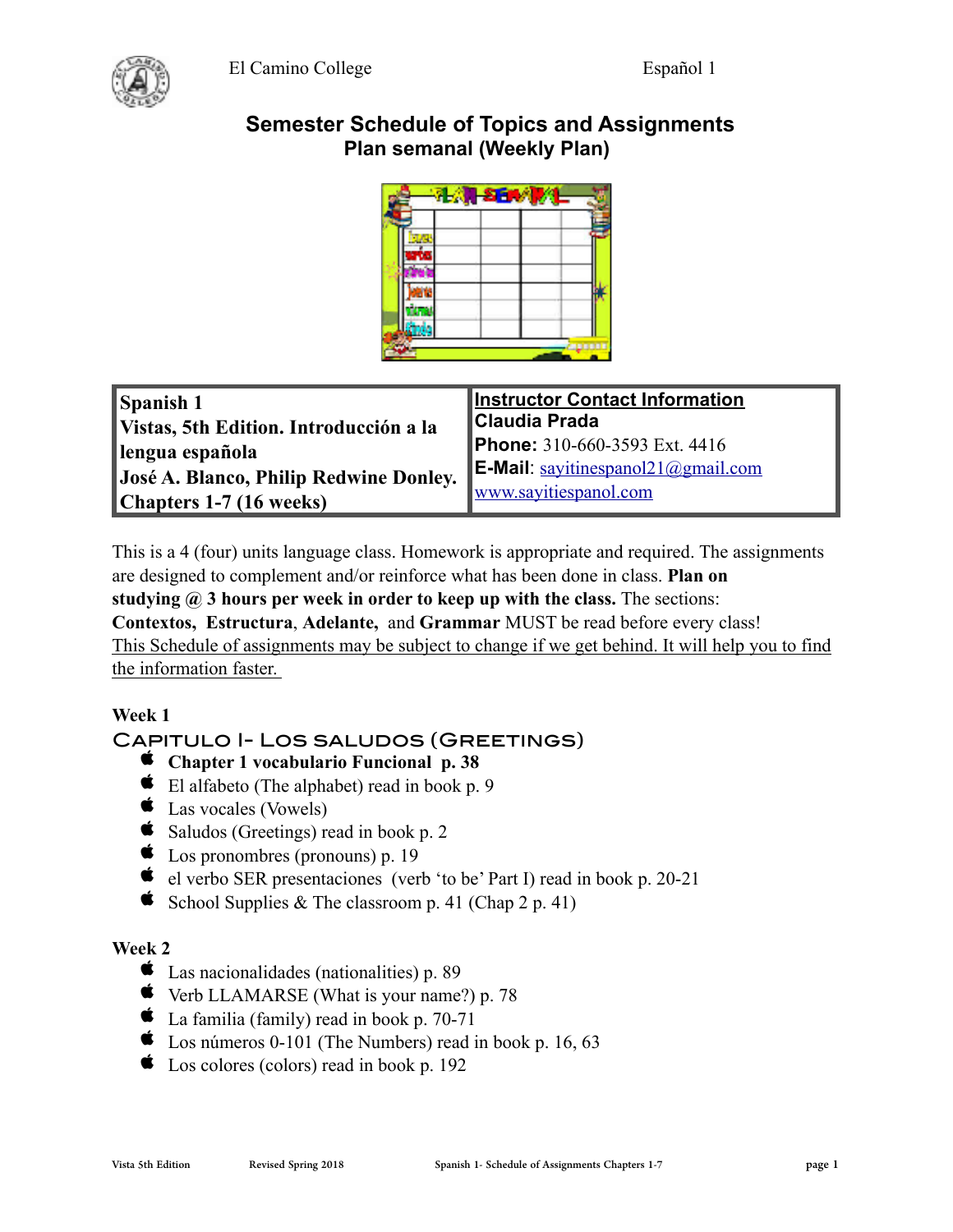

# **Week 3**

- El salón de clase (Classroom) and Los útiles escolares (School supplies) p. 41
- Gender and number p. 12-13
- **A**rtículos definido e indefinido (Definite and indefinite articles) read in book p. 12 13
- $\bullet$  La forma plural (plural form) read in book p. 13
- $\bullet$  La hora (telling time) read in book p. 24
- $\bullet$  *i.A qué hora es la fiesta?* What time is the party? p. 25
- Vocabulary events (wedding, reunion, party, breakfast, event)
- **K** Read cultural segments p. 32-33

**Quiz 1 – Chapter 1- Reviews and Interviews are due! Go to**  [www.sayitinespanol.com](http://www.sayitinespanol.com) **or check your Etudes account.** 

 Please bring scantrons for your tests form #882-E, and eraser and pencils. El Camino College does not provide any school supplies.

# **Week 4**

# Capítulo 2 - En la universidad (at the u)

- **Chapter 2 vocabulario Funcional p. 68**
- **En la universidad Vocabulario p. 36**
- Los días de la semana (The days of the week) read in book p. 38
- $\bullet$  Las materias (Areas of study-algebra, geografía, botánica, sicología, etc.) p. 68
- $\bullet$  Verbos básicos (Basic Verbs) p. 47 y 68 MUY IMPORTANTE
- **C** Los verbos -AR (Verbs) read in book p. 46-47
- Asking Questions using -AR Verbs p. 55
- Review School assignments (matemáticas, economía, historia, etc.) p. 68
- **K** Read Cultural España p. 44-45

### **Week 5**

- Verb GUSTAR 'to like' read in book p. 48
- GUSTAR + Infinitivo p. 48
- Asking Questions using verb GUSTAR p. 52
- Asking Questions using -Interrogative Words (Who? When? How? p. 56
- Los lugares. *Places in the university* vocabulary read p. 76
- Estar + en + place (or preposition) p. 59-60
- Las preposiciones used with ESTAR (Prepositions) read in book p. 59-60

### **Week 6**

- $\bullet$  Los números 101 -1million+ (The Numbers 100 and more) read in book p. 64
- $\bullet$  la ropa (clothes) p. 190

### **Quiz 2- Chapter 2 - Reviews and Interviews are due! Go to**  [www.sayitinespanol.com](http://www.sayitinespanol.com) **or check your Etudes account.**

 Please bring scantrons for your tests form #882-E, and eraser and pencils. El Camino College does not provide any school supplies.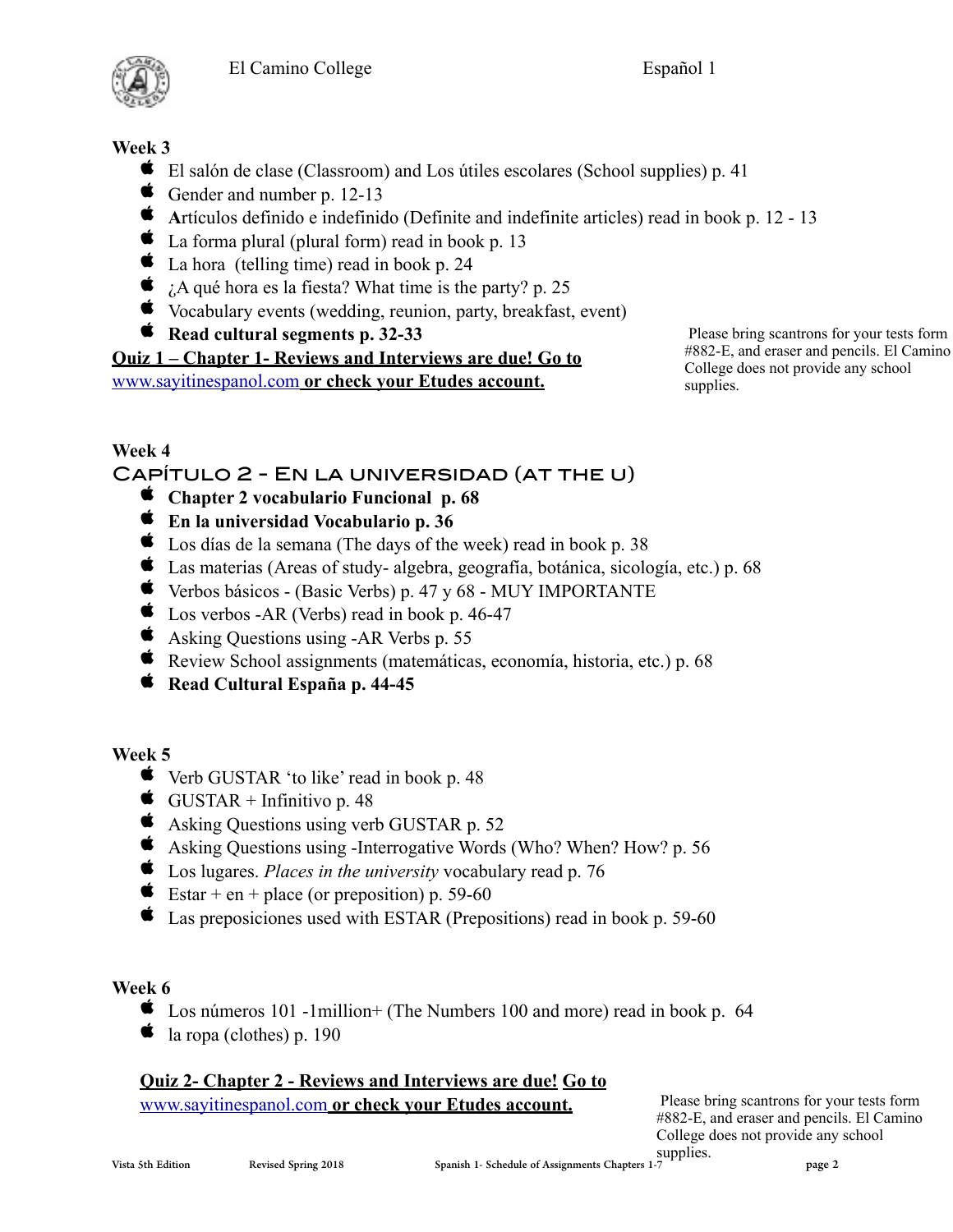

# Chapter 3 - la familia

- **Chapter 3 vocabulario Funcional p. 114**
- La familia (family members), please review vocab. p. 78
- $\bullet$  SER + Adjective (physical descriptions) read in book p. 89
- position of Adjectives p. 88
- $\bullet$  La comida y las bebidas (Food and drinks suplemental)
- Cos verbos -ER, -IR (Verbs) read in book p. 96
- **Read España p. 74-75**

### **Anuncio Personal - Personal announcement Draft 1 -See reference page 92 Written Assignment- Anuncio Personal Due!**

**Week 7** 

- El posesivo DE (The possessive DE) leer p. 93
- Adjetivos posesivos (possessive adjectives) read in book p. 93
- Los verbos -TENER (to have) and VENIR (to arrive) read in book p. 100
- Expresiones con TENER (Expressions Using 'TENER") read in book p. 101
- **K** Read Cultural ECUADOR p. 104-105

#### **Quiz 3- Chapter 3- Reviews and Interviews are due! Go to**  [www.sayitinespanol.com](http://www.sayitinespanol.com) **or check your Etudes account.**

 Please bring scantrons for your tests form #882-E, and eraser and pencils. El Camino College does not provide any school supplies.

# Chapter 4- Los pasatiempos (hobbies)

- **Vocabulario Funcional p. 150**
- $\bullet$  Vocabulary Hobbies and activities (sports) p. 116
- $\bullet$  Verb IR a (verb to go) read in book p. 126
- ts Los lugares (Places to go) read 150
- $\bullet$  IR a + Infinitivo (making plans and expressing the future) p. 126
- Cultura El Real Madrid p. 125-125

### **Audio Assignment- Voki due!**

### **Week 8**

- Stem Changing verbs: los verbos **E=ie ,** read p. 129-130
- Review sports p. 116 and 150
- Stem Changing verbs: los verbos **O=ue** read p. 129-130
- Stem Changing verbs: los verbos **E=i** read p. 133
- $\bullet$  Irregular 'GO' Verbs read in book p. 136

# Chapter 5 - Las vacaciones

 $\bullet$  Irregular Verbs To see (VER) and to hear (OIR) p. 137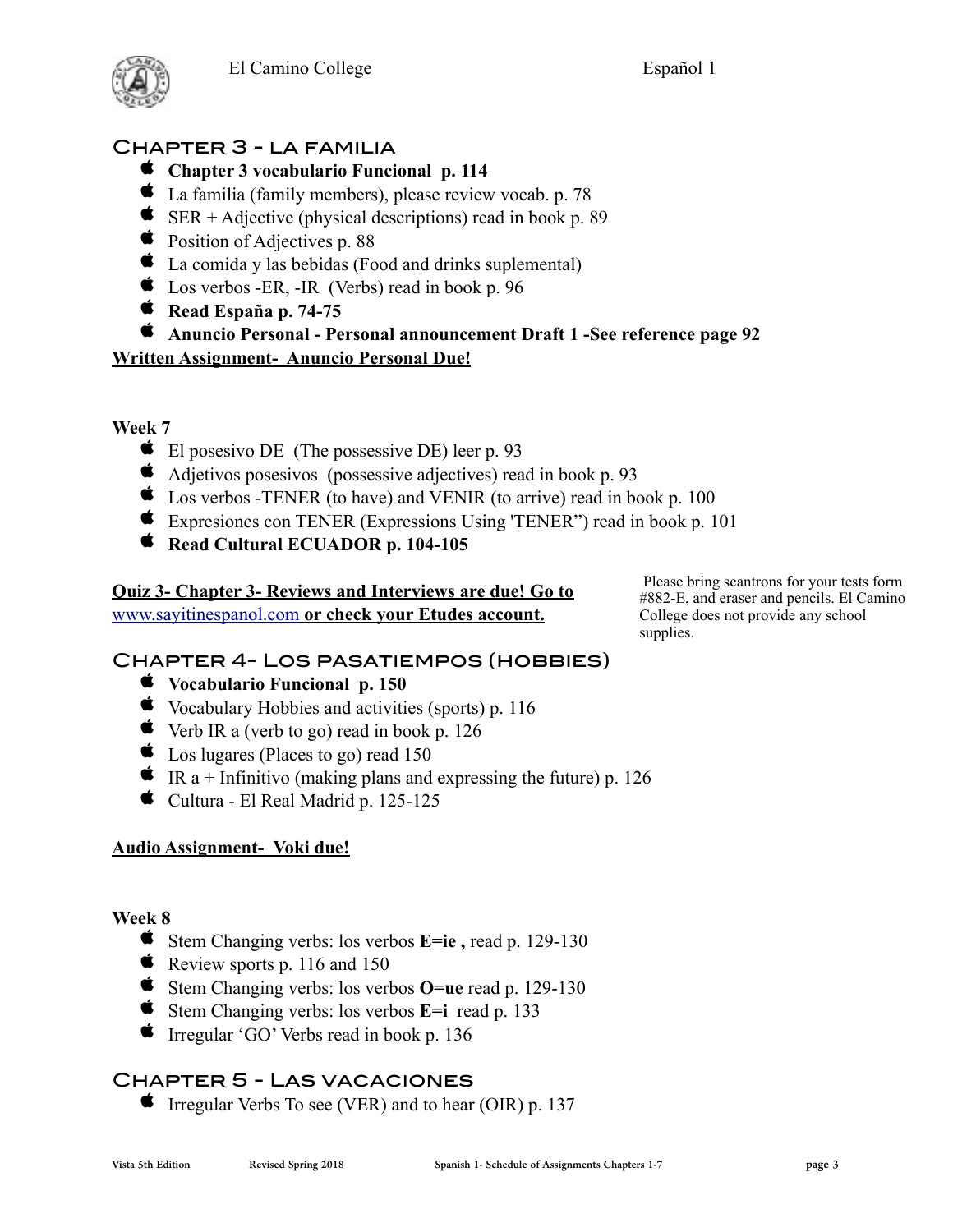



- **Read Cultura MEXICO p. 136 137**
- **Vocabulario Funcional p. 172**
- Los viajes (vocabulario) read in book p. 152
- vocabulario (pasaporte, visa, equipaje, hotel, aeropuerto, etc. p. 140-41

### **Quiz 4 - Chapter 4- Reviews and Interviews are due! Go to**  [www.sayitinespanol.com](http://www.sayitinespanol.com) **or check your Etudes account.**

 Please bring scantrons for your tests form #882-E, and eraser and pencils. El Camino College does not provide any school supplies.

### **Week 9**

- $\bullet$  *i*. Qué tiempo hace? (Weather Expressions) read in book p. 154
- $\bullet$  Homework in the book. Activity A p. 11 & 12 p. 156-157
- Las estaciones y los meses del año (The seasons and months of the year) p. 154
- Números ordinales. Ordinal Numbers (1st, 2nd, 3rd etc) p, 155
- $\bullet$  ESTAR + Adjective (feelings and emotions) read in book p. 164-165
- Estar + ing (Present progressive (the  $-$ *ing*) leer p. 166

## **Written Assignment- Group Composition #1 - DUE!!!**

**Week 10** *(May be confusing, please read ahead.)*

- **Rules using** SER and ESTAR read in book p. 170-171 VERY IMPORTANT!!!
- Review la ropa (clothes) p. 213
- El complemento directo (direct Object) read in book p. 174
- El complemento indirecto (Indirect Object) read in book p. 202
- El complemento directo e indirecto (Double Object Pronouns) -Suplemental
- $\bullet$  Verbs DAR (to give) and DECIR (to say) p. 203
- **K** Read Cultura Puerto Rico p. 186

**Quiz 5 - Chapter 5 - Reviews and Interviews are due! Go to** [www.sayitinespanol.com](http://www.sayitinespanol.com) **or check your Etudes account.** 

# Chapter 6 - De compras! Going shopping!

- **Vocabulario Funcional p. 224**
- Review la ropa (clothes) p. 213 y los colores (colors) read in book p. 192, 224
- Adjectives related to buying (cheap, expensive...) p. 224
- Saber y conocer (to know) read in book p. 200

### **Week 11**

- Expressions used with the past tense) p.  $207$
- El pretérito verbos regulares **AR**/**ER/IR** (Past tTense Regular Verbs) read in book p. 206
- **Cultura Los mercados al aire libre p. 198**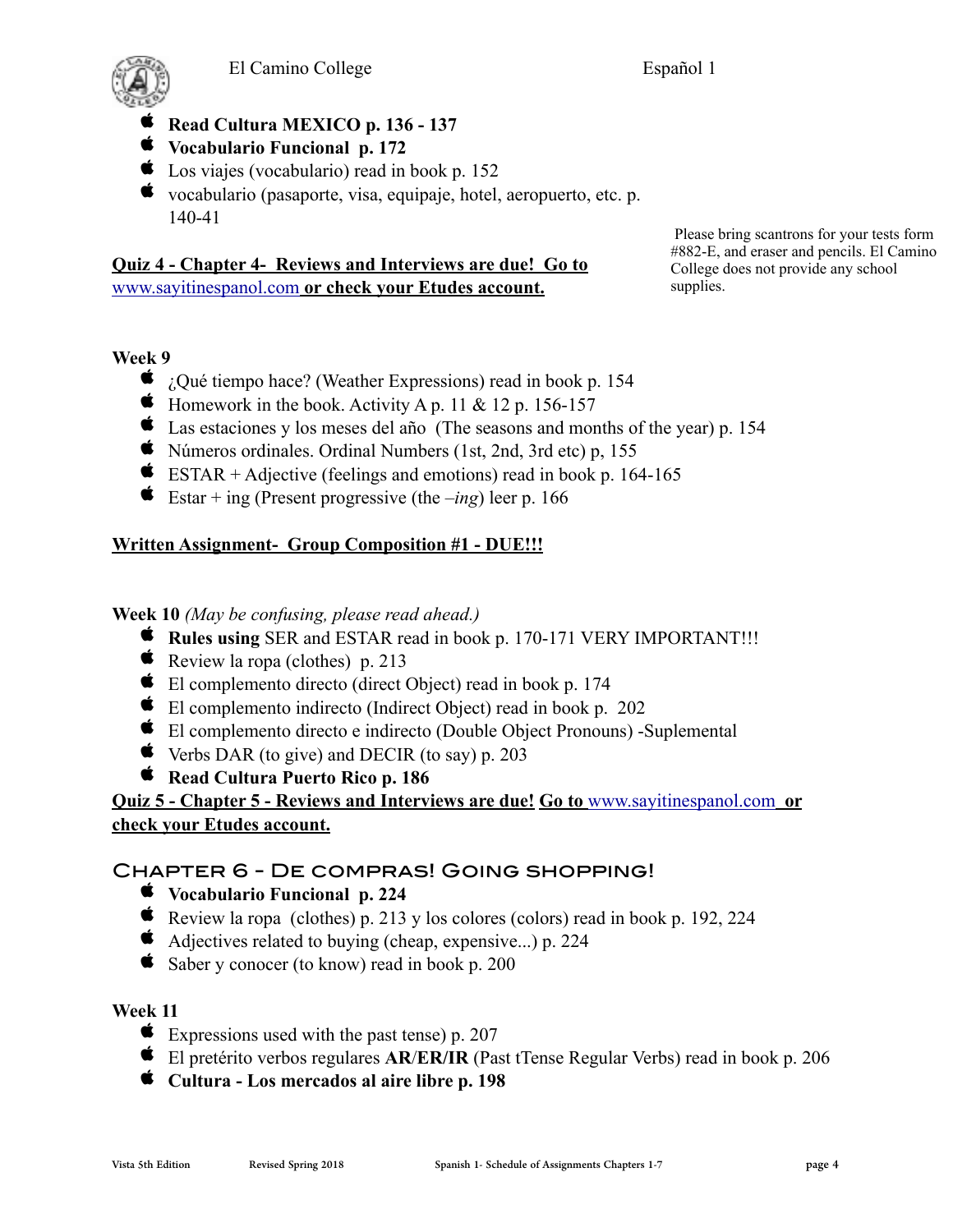

 **EXTRA CREDIT:** Famous Latinos (Frida Kahlo, Picasso, Dalí, Diego Rivera, Gabriel García Márquez, Gabriela Mistral, Fernando Botero, and more...)

**Audio Assignment- Voki due! Audio and Reading Comprehension Exam 1** 

 Please bring scantrons for your tests form #882-E, and eraser and pencils. El Camino College does not provide any school supplies.

**Week 12** *Past Tense may be hard, please read ahead!*

- Past tense verbs ending with -CAR, -GAR, -ZAR. p. 207
- Past tense verbs CREER (to believe), LEER (to read), OIR (to hear) p. 207
- Adjetivos demonstrativos (Demonstrative Adjectives) read in book p. 210-211
- $\bullet$  Homework in the book, A1 and A2 p. 212
- Adjetivos de compra (shopping adjectives- expensive, cheap, new, old, etc.) p. 224

### **Week 13**

- **Vocabulario Funcional p.**
- $\bullet$  El baño y los productos de higiene. (the bathroom and hygiene items) p. 226
- **F** Pretérito de los verbos IR/SER/ (past tense of to go, to be) leer p. 244
- $\bullet$  El cuerpo humano (Parts of the body) (Suplemental)

### **Week 14**

## **Quiz 6- Chapter 6 - - Reviews and Interviews are due! Go to** [www.sayitinespanol.com](http://www.sayitinespanol.com) **Composition #2 Past Tense Draft 1 (Translation or own topic)**

## Chapter 7 - La rutina diaria

- **Los verbos reflexivos vocabulario p. 226**
- Los Verbos Reflexivos (Reflexive verbs) read in book p.236-237
- $\bullet$  Cultura: La siesta p. 218

### **Write your Daily Routine! Due Next Class!**

### **Week 15**

- Verbs like GUSTAR p. 246
- **Begin Final Oral Presentations**

**Week 16 Final Exam and Presentations Audio Comprehension Exam 2/ very short Reading Comprehension 2/ very short** 

 Please bring scantrons for your tests form #882-E, and

 Please bring scantrons for your tests form #882-E, and eraser and pencils. I Camino College does not provide any school supplies.